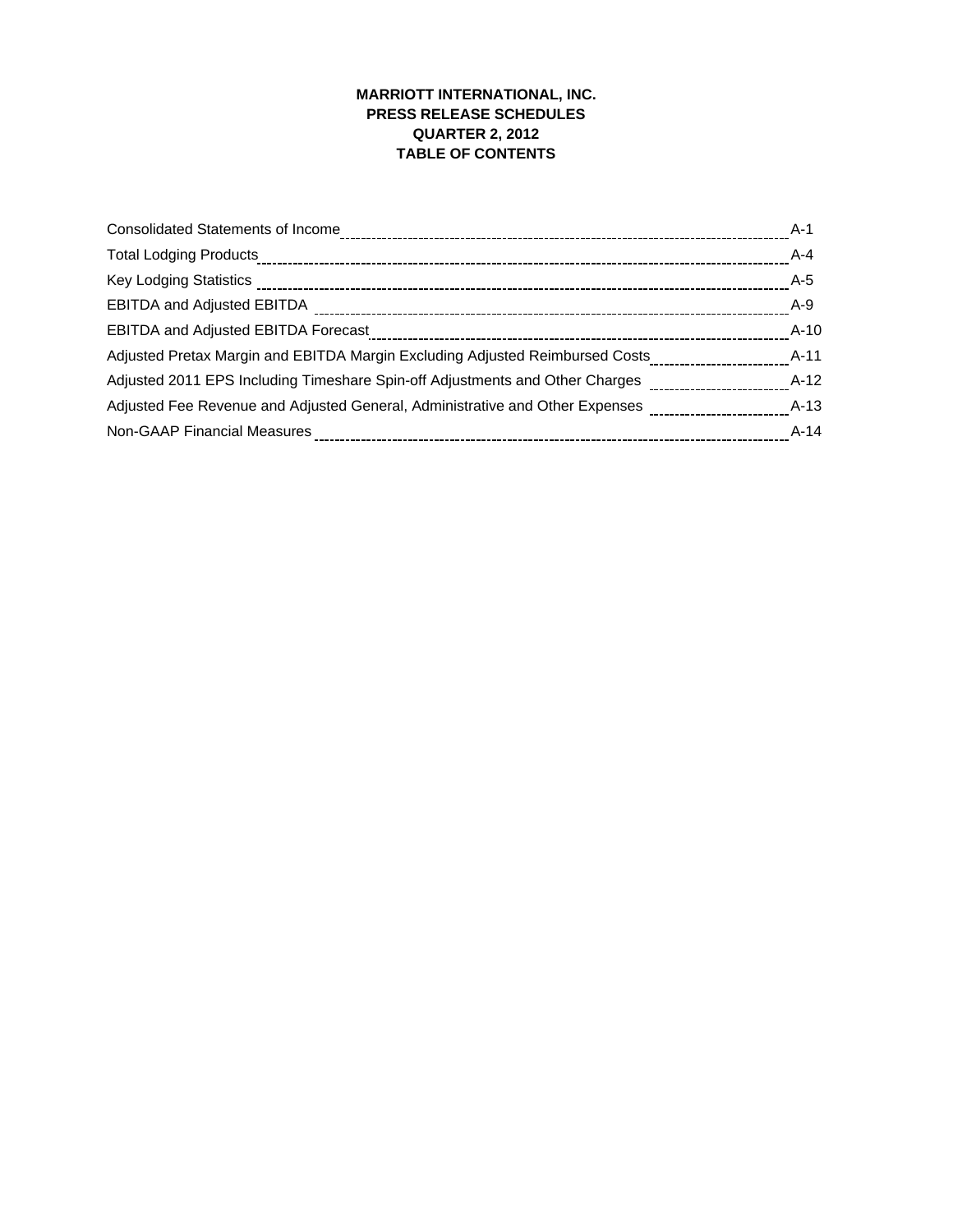## **MARRIOTT INTERNATIONAL, INC. NON-GAAP FINANCIAL MEASURES ADJUSTED CONSOLIDATED STATEMENTS OF INCOME SECOND QUARTER 2012 AND 2011**

(in millions, except per share amounts)

|                                                                                       |    | <b>As Reported</b><br>12 Weeks Ended<br>June 15, 2012 | <b>As Reported</b><br>12 Weeks Ended<br>June 17, 2011 |                | Timeshare<br>Spin-off<br>Adjustments <sup>9</sup> | <b>As Adjusted</b><br>12 Weeks Ended<br>June 17, 2011** | Percent<br>Better (Worse)<br>2012 vs. Adjusted<br>2011 |
|---------------------------------------------------------------------------------------|----|-------------------------------------------------------|-------------------------------------------------------|----------------|---------------------------------------------------|---------------------------------------------------------|--------------------------------------------------------|
| <b>REVENUES</b>                                                                       |    |                                                       |                                                       |                |                                                   |                                                         |                                                        |
| Base management fees                                                                  | \$ | 141                                                   | \$                                                    | 149 \$         | $(14)$ \$                                         | 135                                                     | 4                                                      |
| Franchise fees                                                                        |    | 145                                                   |                                                       | 120            | 15                                                | 135                                                     | $\overline{7}$                                         |
| Incentive management fees                                                             |    | 56                                                    |                                                       | 50             |                                                   | 50                                                      | 12                                                     |
| Owned, leased, corporate housing and other revenue <sup>1</sup>                       |    | 264                                                   |                                                       | 249            | L.                                                | 249                                                     | 6                                                      |
| Timeshare sales and services <sup>2</sup>                                             |    | $\overline{\phantom{a}}$                              |                                                       | 288            | (288)                                             | $\mathbf{r}$                                            |                                                        |
| Cost reimbursements <sup>3</sup>                                                      |    | 2,170                                                 |                                                       | 2,116          | (80)                                              | 2,036                                                   | $\overline{7}$<br>$\overline{7}$                       |
| <b>Total Revenues</b>                                                                 |    | 2,776                                                 |                                                       | 2,972          | (367)                                             | 2,605                                                   |                                                        |
| <b>OPERATING COSTS AND EXPENSES</b>                                                   |    |                                                       |                                                       |                |                                                   |                                                         |                                                        |
| Owned, leased and corporate housing - direct <sup>4</sup>                             |    | 203                                                   |                                                       | 220            | $\blacksquare$                                    | 220                                                     | 8                                                      |
| Timeshare - direct                                                                    |    | $\overline{a}$                                        |                                                       | 245            | (245)                                             | $\mathbf{r}$                                            |                                                        |
| Reimbursed costs                                                                      |    | 2,170                                                 |                                                       | 2,116          | (80)                                              | 2,036                                                   | (7)                                                    |
| General, administrative and other <sup>5</sup>                                        |    | 160                                                   |                                                       | 159            | (19)                                              | 140                                                     | (14)                                                   |
| <b>Total Expenses</b>                                                                 |    | 2,533                                                 |                                                       | 2,740          | (344)                                             | 2,396                                                   | (6)                                                    |
| <b>OPERATING INCOME (LOSS)</b>                                                        |    | 243                                                   |                                                       | 232            | (23)                                              | 209                                                     | 16                                                     |
| Gains (losses) and other income <sup>6</sup>                                          |    | 5                                                     |                                                       | 3              | (1)                                               | $\overline{2}$                                          | 150                                                    |
| Interest expense                                                                      |    | (34)                                                  |                                                       | (37)           | 8                                                 | (29)                                                    | (17)                                                   |
| Interest income                                                                       |    | 3                                                     |                                                       | 3              | $\overline{2}$                                    | 5                                                       | (40)                                                   |
| Equity in losses <sup>7</sup>                                                         |    | (8)                                                   |                                                       | L.             |                                                   |                                                         |                                                        |
| <b>INCOME (LOSS) BEFORE INCOME TAXES</b>                                              |    | 209                                                   |                                                       | 201            | (14)                                              | 187                                                     | 12                                                     |
| (Provision) benefit for income taxes                                                  |    | (66)                                                  |                                                       | (66)           | 5                                                 | (61)                                                    | (8)                                                    |
| <b>NET INCOME (LOSS)</b>                                                              | \$ | 143                                                   | \$                                                    | 135 \$         | $(9)$ \$                                          | 126                                                     | 13                                                     |
| <b>EARNINGS (LOSSES) PER SHARE - Basic</b>                                            |    |                                                       |                                                       |                |                                                   |                                                         |                                                        |
| Earnings (losses) per share <sup>8</sup>                                              | \$ | 0.44                                                  | \$                                                    | $0.38$ \$      | $(0.02)$ \$                                       | 0.35                                                    | 26                                                     |
| EARNINGS (LOSSES) PER SHARE - Diluted                                                 |    |                                                       |                                                       |                |                                                   |                                                         |                                                        |
| Earnings (losses) per share 8                                                         | S  | 0.42                                                  | \$                                                    | $0.37$ \$      | $(0.02)$ \$                                       | 0.34                                                    | 24                                                     |
| <b>Basic Shares</b><br><b>Diluted Shares</b><br>See page A-3 for footnote references. |    | 327.9<br>338.0                                        |                                                       | 356.9<br>369.4 | 356.9<br>369.4                                    | 356.9<br>369.4                                          |                                                        |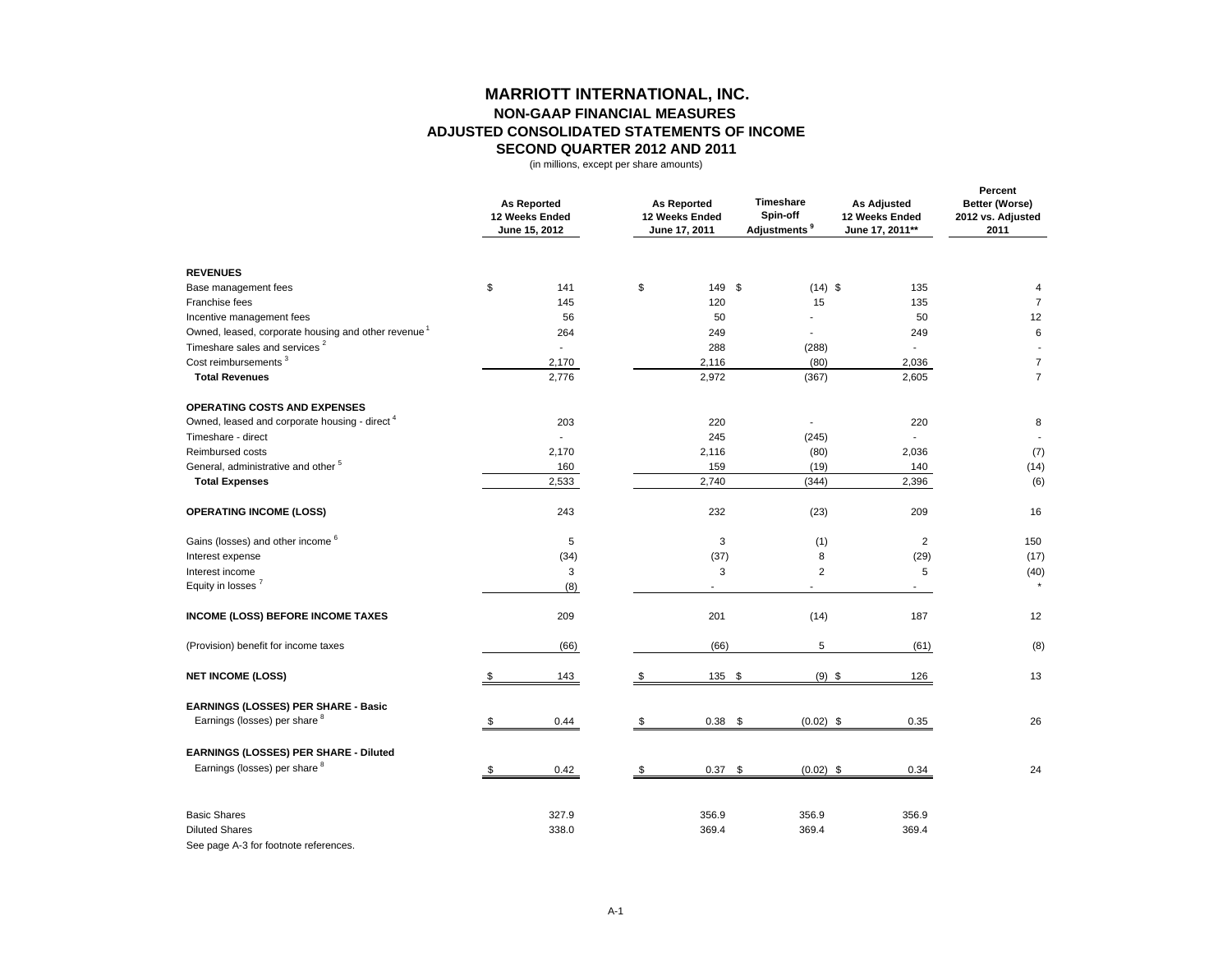## **MARRIOTT INTERNATIONAL, INC. NON-GAAP FINANCIAL MEASURES ADJUSTED CONSOLIDATED STATEMENTS OF INCOME SECOND QUARTER YEAR-TO-DATE 2012 AND 2011**

(in millions, except per share amounts)

|                                                                 |     | <b>As Reported</b><br>24 Weeks Ended<br>June 15, 2012 |    | <b>As Reported</b><br>24 Weeks Ended<br>June 17, 2011 |                          | <b>As Adjusted</b><br>24 Weeks Ended<br>June 17, 2011** | Percent<br>Better (Worse)<br>2012 vs. Adjusted<br>2011 |
|-----------------------------------------------------------------|-----|-------------------------------------------------------|----|-------------------------------------------------------|--------------------------|---------------------------------------------------------|--------------------------------------------------------|
| <b>REVENUES</b>                                                 |     |                                                       |    |                                                       |                          |                                                         |                                                        |
| Base management fees                                            | \$  | 265                                                   | \$ | 283 \$                                                | $(28)$ \$                | 255                                                     | 4                                                      |
| Franchise fees                                                  |     | 271                                                   |    | 223                                                   | 29                       | 252                                                     | 8                                                      |
| Incentive management fees                                       |     | 106                                                   |    | 92                                                    |                          | 92                                                      | 15                                                     |
| Owned, leased, corporate housing and other revenue <sup>1</sup> |     | 481                                                   |    | 473                                                   | $\blacksquare$           | 473                                                     | $\overline{2}$                                         |
| Timeshare sales and services <sup>2</sup>                       |     | $\overline{a}$                                        |    | 564                                                   | (564)                    | $\overline{a}$                                          |                                                        |
| Cost reimbursements <sup>3</sup>                                |     | 4,205                                                 |    | 4,115                                                 | (142)                    | 3,973                                                   | 6                                                      |
| <b>Total Revenues</b>                                           |     | 5,328                                                 |    | 5,750                                                 | (705)                    | 5,045                                                   | 6                                                      |
| <b>OPERATING COSTS AND EXPENSES</b>                             |     |                                                       |    |                                                       |                          |                                                         |                                                        |
| Owned, leased and corporate housing - direct <sup>4</sup>       |     | 398                                                   |    | 424                                                   | $\overline{\phantom{a}}$ | 424                                                     | 6                                                      |
| Timeshare - direct                                              |     | $\overline{a}$                                        |    | 470                                                   | (470)                    | $\overline{\phantom{a}}$                                |                                                        |
| Reimbursed costs                                                |     | 4,205                                                 |    | 4,115                                                 | (142)                    | 3,973                                                   | (6)                                                    |
| General, administrative and other <sup>5</sup>                  |     | 307                                                   |    | 318                                                   | (37)                     | 281                                                     | (9)                                                    |
| <b>Total Expenses</b>                                           |     | 4,910                                                 |    | 5,327                                                 | (649)                    | 4,678                                                   | (5)                                                    |
| <b>OPERATING INCOME (LOSS)</b>                                  |     | 418                                                   |    | 423                                                   | (56)                     | 367                                                     | 14                                                     |
| Gains (losses) and other income <sup>6</sup>                    |     | $\overline{7}$                                        |    | 5                                                     | (1)                      | 4                                                       | 75                                                     |
| Interest expense                                                |     | (67)                                                  |    | (78)                                                  | 17                       | (61)                                                    | (10)                                                   |
| Interest income                                                 |     | $\overline{7}$                                        |    | $\overline{7}$                                        | 5                        | 12                                                      | (42)                                                   |
| Equity in losses <sup>7</sup>                                   |     | (9)                                                   |    | (4)                                                   |                          | (4)                                                     | (125)                                                  |
| <b>INCOME (LOSS) BEFORE INCOME TAXES</b>                        |     | 356                                                   |    | 353                                                   | (35)                     | 318                                                     | 12                                                     |
| (Provision) benefit for income taxes                            |     | (109)                                                 |    | (117)                                                 | 13                       | (104)                                                   | (5)                                                    |
| <b>NET INCOME (LOSS)</b>                                        | \$. | 247                                                   | \$ | 236 \$                                                | $(22)$ \$                | 214                                                     | 15                                                     |
| <b>EARNINGS (LOSSES) PER SHARE - Basic</b>                      |     |                                                       |    |                                                       |                          |                                                         |                                                        |
| Earnings (losses) per share 8                                   |     | 0.75                                                  | \$ | $0.65$ \$                                             | $(0.06)$ \$              | 0.59                                                    | 27                                                     |
| EARNINGS (LOSSES) PER SHARE - Diluted                           |     |                                                       |    |                                                       |                          |                                                         |                                                        |
| Earnings (losses) per share <sup>8</sup>                        |     | 0.72                                                  | \$ | $0.63$ \$                                             | $(0.06)$ \$              | 0.57                                                    | 26                                                     |
|                                                                 |     |                                                       |    |                                                       |                          |                                                         |                                                        |
| <b>Basic Shares</b>                                             |     | 330.8                                                 |    | 362.0                                                 | 362.0                    | 362.0                                                   |                                                        |
| <b>Diluted Shares</b>                                           |     | 341.5                                                 |    | 375.9                                                 | 375.9                    | 375.9                                                   |                                                        |
|                                                                 |     |                                                       |    |                                                       |                          |                                                         |                                                        |

See page A-3 for footnote references.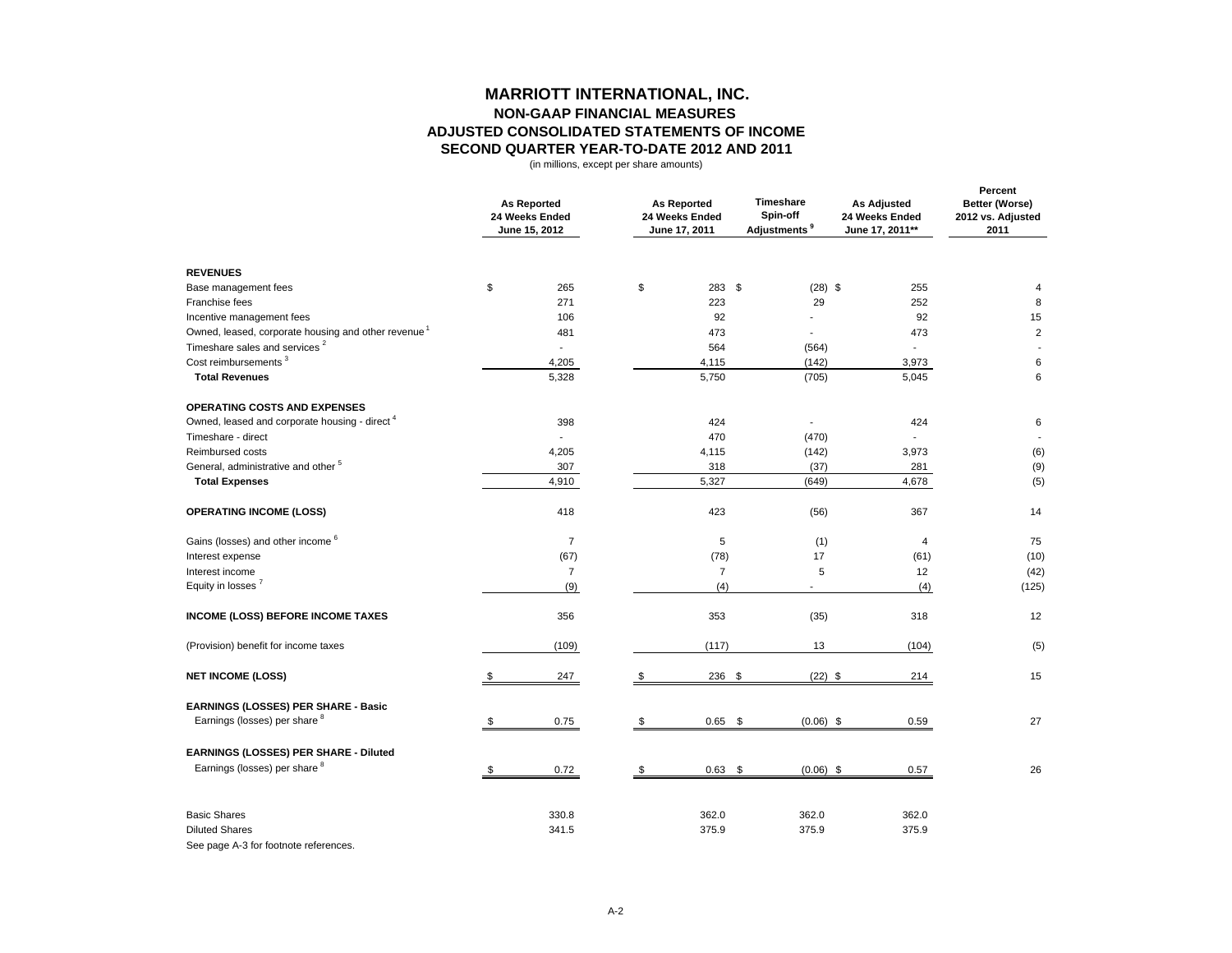# **MARRIOTT INTERNATIONAL, INC. NON-GAAP FINANCIAL MEASURES ADJUSTED CONSOLIDATED STATEMENTS OF INCOME**

(in millions, except per share amounts)

#### Percent cannot be calculated.

- \*\* Denotes non-GAAP financial measures. Please see pages A-14 and A-15 for additional information about our reasons for providing these alternative financial measures and limitations on their use.
- <sup>1</sup> Owned, leased, corporate housing and other revenue includes revenue from the properties we own or lease, termination fees, branding fees, other revenue

and revenue from our corporate housing business through the sale date of April 30, 2012.

- 2 – *Timeshare sales and services* includes total timeshare revenue except for base management fees and cost reimbursements.
- 3 *Cost reimbursements* include reimbursements from properties for Marriott-funded operating expenses.
- <sup>4</sup> Owned, leased and corporate housing direct expenses include operating expenses related to our owned or leased hotels, including lease payments, pre-opening expenses and depreciation, plus expenses related to our corporate housing business through the sale date of April 30, 2012.
- <sup>5</sup> General, administrative and other expenses include the overhead costs allocated to our segments, and our corporate overhead costs and general expenses.
- $^6$   $-$  Gains and other income includes gains and losses on: the sale of real estate, note sales or repayments (except timeshare note securitizations), the sale or other-than-temporary impairment of joint ventures and investments, debt extinguishments, and income from cost method joint ventures.
- 7 *Equity in losses* includes our equity in earnings or losses of unconsolidated equity method joint ventures.
- $8 -$  Earnings per share plus adjustment items may not equal earnings per share as adjusted due to rounding.
- $9 -$  The adjusted consolidated statements of income are presented as if the Timeshare spin-off had occurred on January 1, 2011.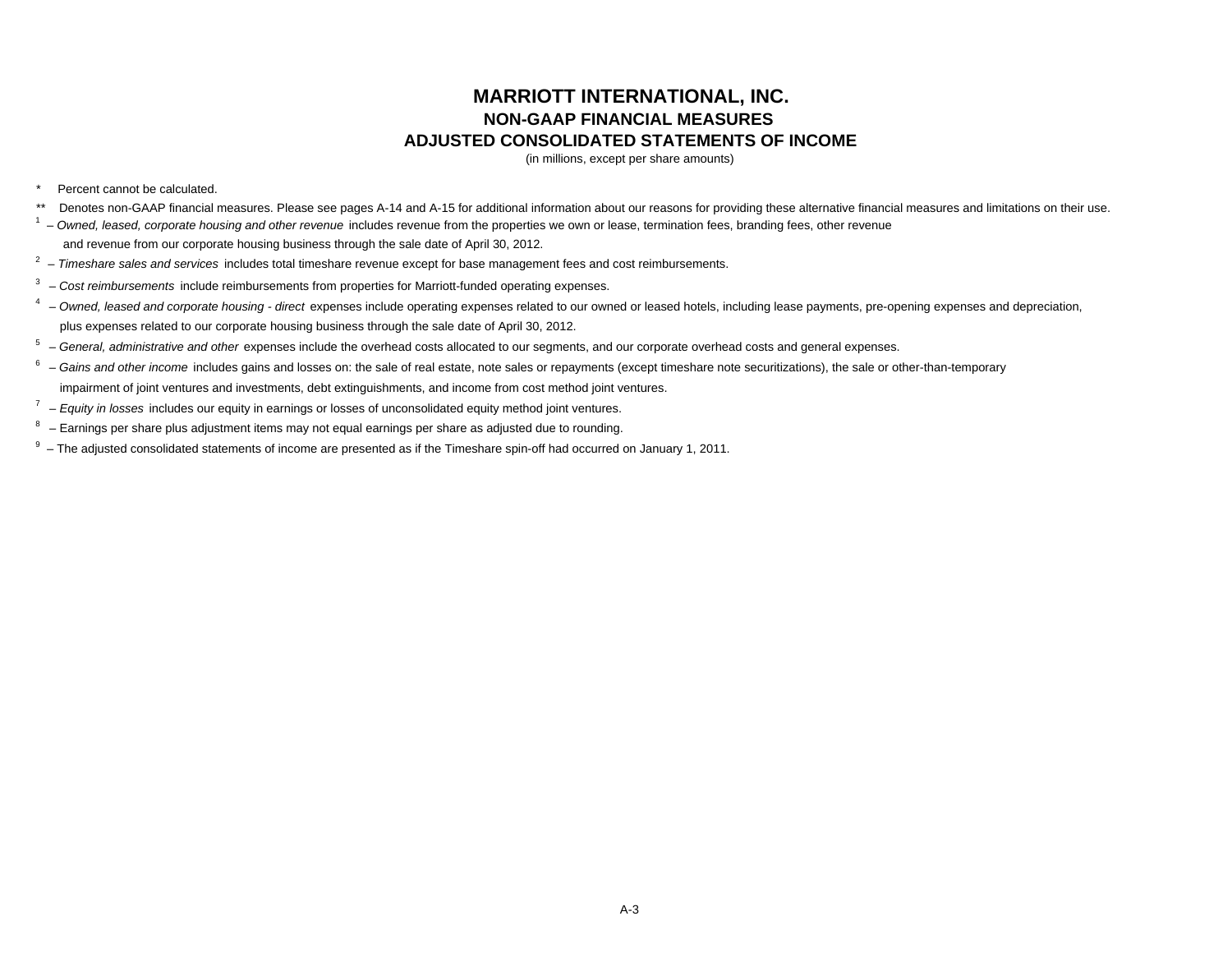## **MARRIOTT INTERNATIONAL, INC. TOTAL LODGING PRODUCTS <sup>1</sup>**

|                                      |                         | <b>Number of Properties</b> |                      | <b>Number of Rooms/Suites</b> |                         |                      |  |
|--------------------------------------|-------------------------|-----------------------------|----------------------|-------------------------------|-------------------------|----------------------|--|
| <b>Brand</b>                         | <b>June 15,</b><br>2012 | <b>June 17,</b><br>2011     | vs. June 17,<br>2011 | <b>June 15,</b><br>2012       | <b>June 17,</b><br>2011 | vs. June 17,<br>2011 |  |
| <b>Domestic Full-Service</b>         |                         |                             |                      |                               |                         |                      |  |
| <b>Marriott Hotels &amp; Resorts</b> | 351                     | 356                         | (5)                  | 141,809                       | 143,876                 | (2,067)              |  |
| Renaissance Hotels                   | 80                      | 79                          | 1                    | 29,229                        | 28,726                  | 503                  |  |
| Autograph Collection                 | 21                      | 16                          | 5                    | 6,223                         | 4,118                   | 2,105                |  |
| <b>Domestic Limited-Service</b>      |                         |                             |                      |                               |                         |                      |  |
| Courtyard                            | 808                     | 801                         | $\overline{7}$       | 113,743                       | 112,439                 | 1,304                |  |
| Fairfield Inn & Suites               | 673                     | 652                         | 21                   | 60,981                        | 59,000                  | 1,981                |  |
| SpringHill Suites                    | 291                     | 279                         | 12                   | 34,144                        | 32,764                  | 1,380                |  |
| Residence Inn                        | 599                     | 597                         | $\overline{2}$       | 72,294                        | 72,067                  | 227                  |  |
| <b>TownePlace Suites</b>             | 202                     | 195                         | $\overline{7}$       | 20,228                        | 19,597                  | 631                  |  |
| International                        |                         |                             |                      |                               |                         |                      |  |
| <b>Marriott Hotels &amp; Resorts</b> | 202                     | 201                         | $\mathbf{1}$         | 62,033                        | 61,998                  | 35                   |  |
| Renaissance Hotels                   | 75                      | 72                          | 3                    | 24,231                        | 23,215                  | 1,016                |  |
| Autograph Collection                 | 6                       | $\sim$                      | 6                    | 676                           |                         | 676                  |  |
| Courtyard                            | 108                     | 103                         | 5                    | 21,191                        | 20,319                  | 872                  |  |
| Fairfield Inn & Suites               | 13                      | 11                          | 2                    | 1,568                         | 1,361                   | 207                  |  |
| SpringHill Suites                    | $\overline{2}$          | $\mathbf{1}$                | 1                    | 299                           | 124                     | 175                  |  |
| Residence Inn                        | 22                      | 18                          | 4                    | 3,028                         | 2,559                   | 469                  |  |
| <b>TownePlace Suites</b>             | $\mathbf{1}$            | $\mathbf{1}$                | $\blacksquare$       | 105                           | 105                     |                      |  |
| <b>Marriott Executive Apartments</b> | 24                      | 22                          | $\overline{2}$       | 3,846                         | 3,562                   | 284                  |  |
| Luxury                               |                         |                             |                      |                               |                         |                      |  |
| The Ritz-Carlton - Domestic          | 39                      | 39                          | $\blacksquare$       | 11,587                        | 11,587                  |                      |  |
| The Ritz-Carlton - International     | 40                      | 37                          | 3                    | 12,093                        | 11,253                  | 840                  |  |
| <b>Bulgari Hotels &amp; Resorts</b>  | 3                       | 2                           | $\mathbf{1}$         | 202                           | 117                     | 85                   |  |
| Edition                              | $\mathbf{1}$            | $\overline{2}$              | (1)                  | 78                            | 431                     | (353)                |  |
| The Ritz-Carlton Residential         | 35                      | 30                          | 5                    | 3,927                         | 3,468                   | 459                  |  |
| The Ritz-Carlton Serviced Apartments | 4                       | 4                           |                      | 579                           | 579                     | $\blacksquare$       |  |
| <b>Unconsolidated Joint Ventures</b> |                         |                             |                      |                               |                         |                      |  |
| <b>AC Hotels by Marriott</b>         | 79                      | 68                          | 11                   | 8,736                         | 7,143                   | 1,593                |  |
| Autograph Collection                 | 5                       | 4                           | $\mathbf{1}$         | 348                           | 278                     | 70                   |  |
| Timeshare <sup>2</sup>               | 64                      | 71                          | (7)                  | 12,932                        | 13,018                  | (86)                 |  |
| Total                                | 3,748                   | 3,661                       | 87                   | 646,110                       | 633,704                 | 12,406               |  |

<sup>1</sup> Total Lodging Products as of June 17, 2011 does not include 2,068 ExecuStay corporate housing rental units aver Moneta enterable and a metal units as of June 15, 2012 because we completed the sale of our corporate housing business during the second quarter of 2012.

<sup>2</sup> Reported 2012 Timeshare properties and rooms/suites are not comparable to 2011 data due to a change in reporting methodology as a result of the Timeshare spin-off.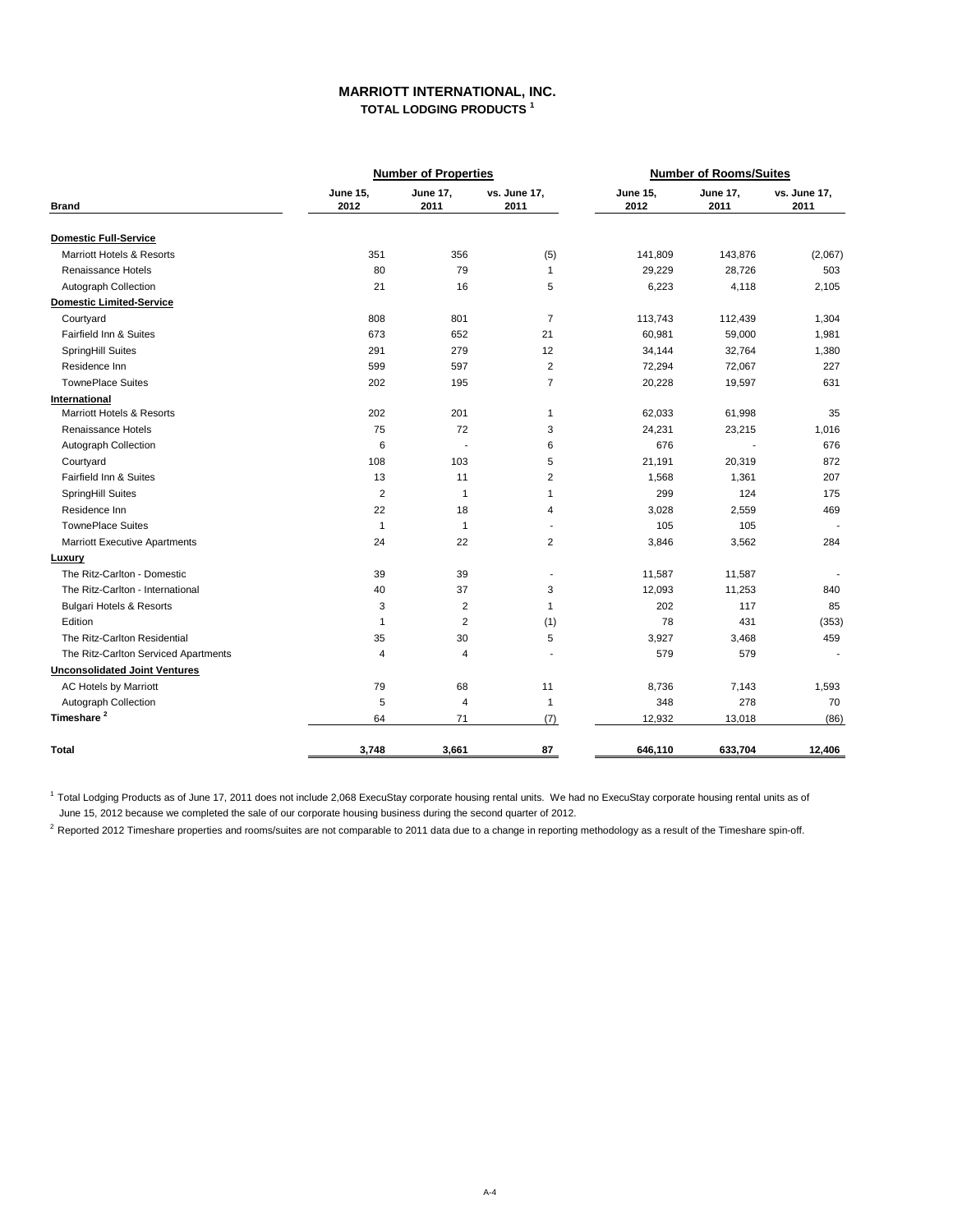## **MARRIOTT INTERNATIONAL, INC. KEY LODGING STATISTICS** Constant \$

## **Comparable Company-Operated International Properties1**

|                                        | Three Months Ended May 31, 2012 and May 31, 2011 |               |       |           |          |                           |          |  |  |  |
|----------------------------------------|--------------------------------------------------|---------------|-------|-----------|----------|---------------------------|----------|--|--|--|
|                                        |                                                  | <b>REVPAR</b> |       | Occupancy |          | <b>Average Daily Rate</b> |          |  |  |  |
| Region                                 | 2012                                             | vs. 2011      | 2012  |           | vs. 2011 | 2012                      | vs. 2011 |  |  |  |
| Caribbean & Latin America              | \$149.58                                         | 9.3%          | 74.3% | 1.7%      | pts.     | \$201.25                  | 6.7%     |  |  |  |
| Europe                                 | \$129.34                                         | 2.6%          | 74.0% | $-0.4%$   | pts.     | \$174.68                  | 3.2%     |  |  |  |
| Middle East & Africa                   | \$89.89                                          | 10.7%         | 62.5% | 7.6%      | pts.     | \$143.89                  | $-2.7%$  |  |  |  |
| Asia Pacific                           | \$102.16                                         | 10.9%         | 74.7% | 5.6%      | pts.     | \$136.69                  | 2.6%     |  |  |  |
| <b>Regional Composite</b> <sup>2</sup> | \$118.72                                         | 6.7%          | 73.3% | 2.7% pts. |          | \$161.89                  | 2.7%     |  |  |  |
| International Luxury <sup>3</sup>      | \$228.65                                         | 11.3%         | 68.4% | 4.4% pts. |          | \$334.07                  | 4.2%     |  |  |  |
| Total International <sup>4</sup>       | \$131.74                                         | 7.6%          | 72.8% | 2.9% pts. |          | \$181.08                  | 3.3%     |  |  |  |
| Worldwide <sup>5</sup>                 | \$125.04                                         | 6.6%          | 74.6% | $1.8\%$   | pts.     | \$167.71                  | 3.9%     |  |  |  |

## **Comparable Systemwide International Properties1**

|                                        | Three Months Ended May 31, 2012 and May 31, 2011 |               |       |           |          |                           |          |  |  |  |
|----------------------------------------|--------------------------------------------------|---------------|-------|-----------|----------|---------------------------|----------|--|--|--|
|                                        |                                                  | <b>REVPAR</b> |       | Occupancy |          | <b>Average Daily Rate</b> |          |  |  |  |
| Region                                 | 2012                                             | vs. 2011      | 2012  |           | vs. 2011 | 2012                      | vs. 2011 |  |  |  |
| Caribbean & Latin America              | \$132.50                                         | 6.9%          | 72.5% | $1.4\%$   | pts.     | \$182.70                  | 4.9%     |  |  |  |
| Europe                                 | \$123.87                                         | 2.9%          | 72.5% | $0.0\%$   | pts.     | \$170.95                  | 3.0%     |  |  |  |
| Middle East & Africa                   | \$87.83                                          | 11.4%         | 62.6% | 7.7%      | pts.     | \$140.20                  | $-2.4%$  |  |  |  |
| Asia Pacific                           | \$104.95                                         | 11.1%         | 74.3% | 5.7%      | pts.     | \$141.20                  | 2.5%     |  |  |  |
| <b>Regional Composite</b> <sup>2</sup> | \$116.63                                         | 6.4%          | 72.3% | 2.6% pts. |          | \$161.22                  | 2.6%     |  |  |  |
| International Luxury <sup>3</sup>      | \$228.65                                         | 11.3%         | 68.4% | 4.4% pts. |          | \$334.07                  | 4.2%     |  |  |  |
| Total International <sup>4</sup>       | \$127.31                                         | 7.2%          | 72.0% | 2.8% pts. |          | \$176.89                  | 3.0%     |  |  |  |
| Worldwide <sup>6</sup>                 | \$104.01                                         | 6.7%          | 74.0% | 1.8% pts. |          | \$140.65                  | 4.1%     |  |  |  |

 $1$  We report financial results on a period basis and international statistics on a monthly basis. Statistics are in constant dollars for March through May. International includes properties located outside the United States and Canada, except for Worldwide which includes the United States.

<sup>2</sup> Regional information includes the Marriott Hotels & Resorts, Renaissance Hotels and Courtyard brands.<br><sup>3</sup> International Luxury includes The Ritz Certae preparties outside of the United States and Conade and

<sup>3</sup> International Luxury includes The Ritz-Carlton properties outside of the United States and Canada and

Bulgari Hotels & Resorts.

<sup>4</sup> Includes Regional Composite and International Luxury.

5 Includes international statistics for the three calendar months ended May 31, 2012 and May 31, 2011, and the United States statistics for the twelve weeks ended June 15, 2012 and June 17, 2011. Includes the Marriott Hotels & Resorts, Renaissance Hotels, The Ritz-Carlton, Bulgari Hotels & Resorts, Residence Inn, Courtyard, Fairfield Inn & Suites, TownePlace Suites, and SpringHill Suites brands.

 $6$  In addition to the brands listed in Note 5, this also includes the Autograph Collection brand.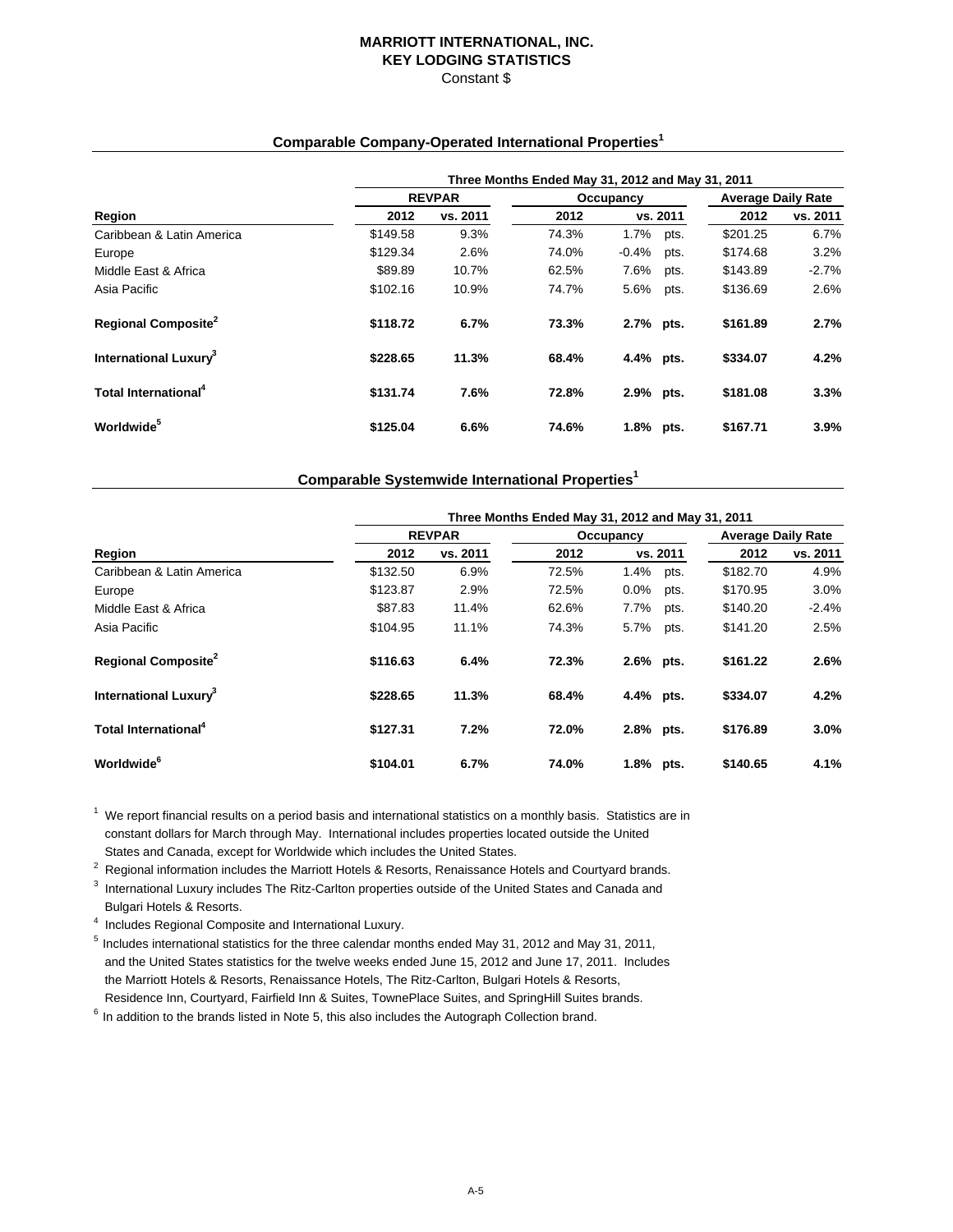## **MARRIOTT INTERNATIONAL, INC. KEY LODGING STATISTICS** Constant \$

## **Comparable Company-Operated International Properties1**

|                                        | Five Months Ended May 31, 2012 and May 31, 2011 |               |       |           |          |                           |          |  |  |  |
|----------------------------------------|-------------------------------------------------|---------------|-------|-----------|----------|---------------------------|----------|--|--|--|
|                                        |                                                 | <b>REVPAR</b> |       | Occupancy |          | <b>Average Daily Rate</b> |          |  |  |  |
| Region                                 | 2012                                            | vs. 2011      | 2012  |           | vs. 2011 | 2012                      | vs. 2011 |  |  |  |
| Caribbean & Latin America              | \$152.58                                        | 9.3%          | 75.0% | 1.8%      | pts.     | \$203.56                  | 6.7%     |  |  |  |
| Europe                                 | \$116.98                                        | 2.6%          | 68.8% | $-0.2%$   | pts.     | \$169.92                  | 2.9%     |  |  |  |
| Middle East & Africa                   | \$87.47                                         | 3.7%          | 60.5% | 5.1%      | pts.     | \$144.58                  | $-5.0%$  |  |  |  |
| Asia Pacific                           | \$97.07                                         | 12.6%         | 72.0% | 6.0%      | pts.     | \$134.79                  | 3.3%     |  |  |  |
| <b>Regional Composite</b> <sup>2</sup> | \$111.84                                        | 6.8%          | 70.1% | 2.7% pts. |          | \$159.63                  | 2.7%     |  |  |  |
| International Luxury <sup>3</sup>      | \$221.09                                        | 7.7%          | 63.7% | 0.5% pts. |          | \$347.07                  | 6.8%     |  |  |  |
| Total International <sup>4</sup>       | \$124.77                                        | 7.0%          | 69.3% | 2.5% pts. |          | \$180.03                  | 3.2%     |  |  |  |
| Worldwide <sup>5</sup>                 | \$116.41                                        | 6.4%          | 71.0% | 1.9%      | pts.     | \$163.90                  | 3.7%     |  |  |  |

## **Comparable Systemwide International Properties1**

|                                        |          | Five Months Ended May 31, 2012 and May 31, 2011 |           |             |          |                           |          |  |  |  |  |
|----------------------------------------|----------|-------------------------------------------------|-----------|-------------|----------|---------------------------|----------|--|--|--|--|
|                                        |          | <b>REVPAR</b>                                   | Occupancy |             |          | <b>Average Daily Rate</b> |          |  |  |  |  |
| Region                                 | 2012     | vs. 2011                                        | 2012      |             | vs. 2011 | 2012                      | vs. 2011 |  |  |  |  |
| Caribbean & Latin America              | \$131.10 | 7.2%                                            | 71.1%     | 1.2%        | pts.     | \$184.33                  | 5.3%     |  |  |  |  |
| Europe                                 | \$111.45 | 3.0%                                            | 67.2%     | 0.1%        | pts.     | \$165.84                  | 2.9%     |  |  |  |  |
| Middle East & Africa                   | \$85.27  | 4.3%                                            | 60.7%     | 5.2%        | pts.     | \$140.49                  | -4.7%    |  |  |  |  |
| Asia Pacific                           | \$100.49 | 12.1%                                           | 71.6%     | 5.8%        | pts.     | \$140.44                  | 3.0%     |  |  |  |  |
| <b>Regional Composite</b> <sup>2</sup> | \$109.45 | 6.5%                                            | 68.8%     | 2.5% pts.   |          | \$159.08                  | 2.6%     |  |  |  |  |
| International Luxury <sup>3</sup>      | \$221.09 | 7.7%                                            | 63.7%     | $0.5%$ pts. |          | \$347.07                  | 6.8%     |  |  |  |  |
| Total International <sup>4</sup>       | \$120.04 | 6.7%                                            | 68.3%     | 2.3% pts.   |          | \$175.70                  | 3.1%     |  |  |  |  |
| <b>Worldwide</b> <sup>6</sup>          | \$96.52  | 6.7%                                            | 70.2%     | 1.9% pts.   |          | \$137.55                  | 3.9%     |  |  |  |  |

 $1$  We report financial results on a period basis and international statistics on a monthly basis. Statistics are in constant dollars for January through May. International includes properties located outside the United States and Canada, except for Worldwide which includes the United States.

- <sup>2</sup> Regional information includes the Marriott Hotels & Resorts, Renaissance Hotels and Courtyard brands.<br><sup>3</sup> International Luxury includes The Bitz Certter preparties outpide of the United States and Canada and
- $3$  International Luxury includes The Ritz-Carlton properties outside of the United States and Canada and Bulgari Hotels & Resorts.
- <sup>4</sup> Includes Regional Composite and International Luxury.
- 5 Includes international statistics for the five calendar months ended May 31, 2012 and May 31, 2011, and the United States statistics for the twenty four weeks ended June 15, 2012 and June 17, 2011. Includes the Marriott Hotels & Resorts, Renaissance Hotels, The Ritz-Carlton, Bulgari Hotels & Resorts, Residence Inn, Courtyard, Fairfield Inn & Suites, TownePlace Suites, and SpringHill Suites brands.
- $6$  In addition to the brands listed in Note 5, this also includes the Autograph Collection brand.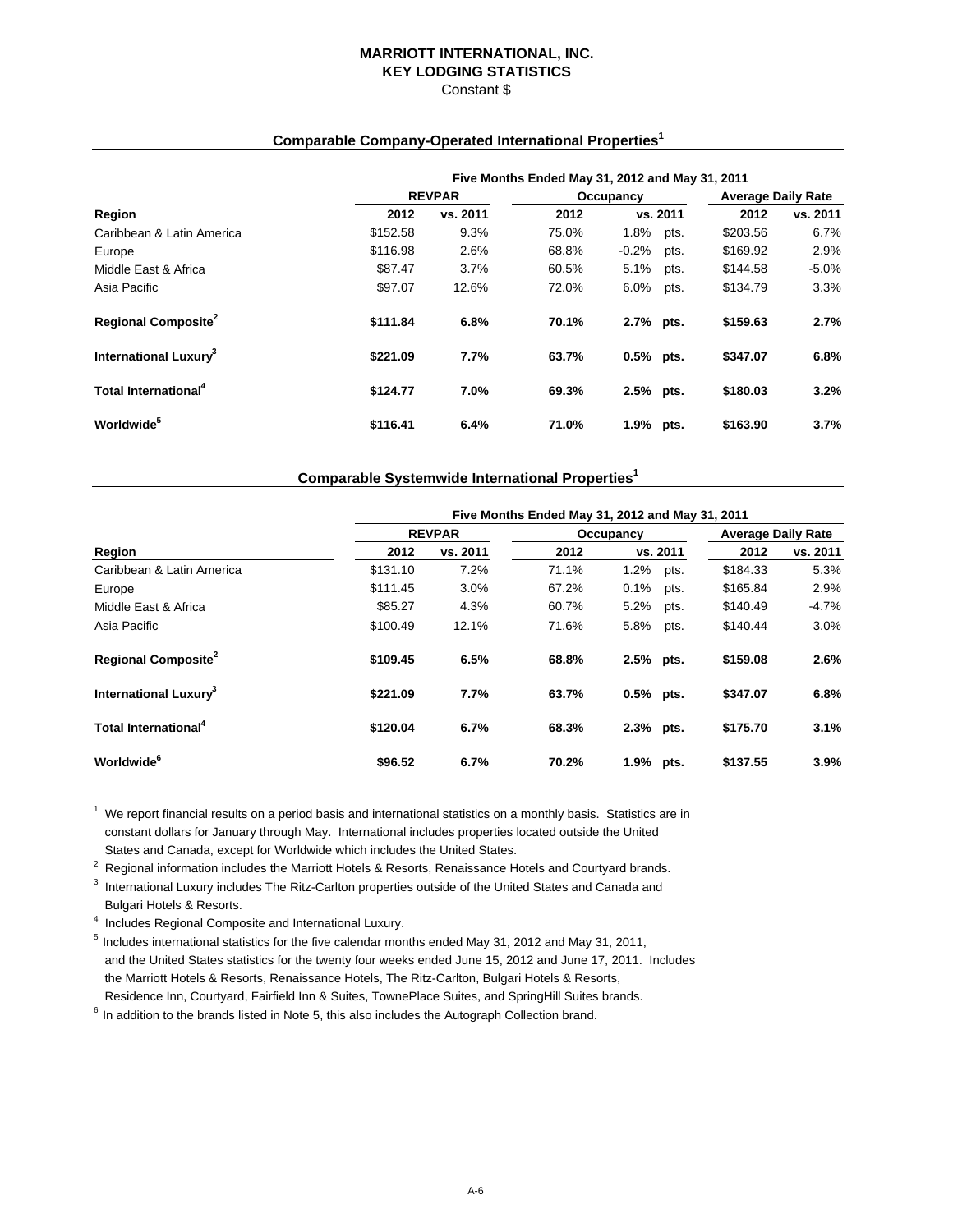## **MARRIOTT INTERNATIONAL, INC. KEY LODGING STATISTICS**

# **Comparable Company-Operated North American Properties1**

|                                                           | Twelve Weeks Ended June 15, 2012 and June 17, 2011 |               |       |                 |          |                           |  |  |  |
|-----------------------------------------------------------|----------------------------------------------------|---------------|-------|-----------------|----------|---------------------------|--|--|--|
|                                                           |                                                    | <b>REVPAR</b> |       | Occupancy       |          | <b>Average Daily Rate</b> |  |  |  |
| Brand                                                     | 2012                                               | vs. 2011      | 2012  | vs. 2011        | 2012     | vs. 2011                  |  |  |  |
| Marriott Hotels & Resorts                                 | \$134.49                                           | 5.6%          | 76.5% | 1.9%<br>pts.    | \$175.85 | 3.0%                      |  |  |  |
| Renaissance Hotels                                        | \$137.16                                           | 8.9%          | 77.9% | 2.8%<br>pts.    | \$176.16 | 5.0%                      |  |  |  |
| <b>Composite North American Full-Service</b>              | \$134.87                                           | 6.1%          | 76.7% | 2.0% pts.       | \$175.89 | 3.3%                      |  |  |  |
| The Ritz-Carlton <sup>2</sup>                             | \$250.29                                           | 6.7%          | 74.2% | 0.3%<br>pts.    | \$337.24 | 6.2%                      |  |  |  |
| <b>Composite North American Full-Service &amp; Luxury</b> | \$147.51                                           | 6.2%          | 76.4% | 1.8%<br>pts.    | \$193.06 | $3.6\%$                   |  |  |  |
| Residence Inn                                             | \$97.62                                            | 4.9%          | 78.2% | $-0.4%$<br>pts. | \$124.85 | 5.4%                      |  |  |  |
| Courtyard                                                 | \$84.82                                            | 6.0%          | 71.8% | 0.8%<br>pts.    | \$118.05 | 4.8%                      |  |  |  |
| <b>TownePlace Suites</b>                                  | \$60.32                                            | 6.8%          | 73.9% | 0.2%<br>pts.    | \$81.62  | 6.5%                      |  |  |  |
| SpringHill Suites                                         | \$77.89                                            | 8.5%          | 74.8% | $3.6\%$<br>pts. | \$104.21 | 3.3%                      |  |  |  |
| <b>Composite North American Limited-Service</b>           | \$86.78                                            | 5.8%          | 74.0% | $0.6\%$<br>pts. | \$117.29 | 4.8%                      |  |  |  |
| <b>Composite - All</b>                                    | \$121.94                                           | 6.0%          | 75.4% | 1.3% pts.       | \$161.75 | 4.2%                      |  |  |  |

# **Comparable Systemwide North American Properties1**

|                                                           | Twelve Weeks Ended June 15, 2012 and June 17, 2011 |               |           |           |      |                           |          |  |  |
|-----------------------------------------------------------|----------------------------------------------------|---------------|-----------|-----------|------|---------------------------|----------|--|--|
|                                                           |                                                    | <b>REVPAR</b> | Occupancy |           |      | <b>Average Daily Rate</b> |          |  |  |
| <b>Brand</b>                                              | 2012                                               | vs. 2011      | 2012      | vs. 2011  |      | 2012                      | vs. 2011 |  |  |
| <b>Marriott Hotels &amp; Resorts</b>                      | \$117.96                                           | 6.0%          | 73.6%     | 1.8%      | pts. | \$160.25                  | 3.4%     |  |  |
| Renaissance Hotels                                        | \$116.59                                           | 8.1%          | 74.8%     | 1.6%      | pts. | \$155.85                  | 5.8%     |  |  |
| Autograph Collection Hotels <sup>2</sup>                  | \$140.16                                           | 4.8%          | 78.4%     | 1.6%      | pts. | \$178.75                  | 2.7%     |  |  |
| <b>Composite North American Full-Service</b>              | \$117.95                                           | 6.3%          | 73.8%     | 1.8% pts. |      | \$159.74                  | 3.8%     |  |  |
| The Ritz-Carlton <sup>2</sup>                             | \$250.29                                           | 6.7%          | 74.2%     | 0.3%      | pts. | \$337.24                  | 6.2%     |  |  |
| <b>Composite North American Full-Service &amp; Luxury</b> | \$126.46                                           | 6.4%          | 73.9%     | 1.7% pts. |      | \$171.20                  | 3.9%     |  |  |
| Residence Inn                                             | \$96.40                                            | 4.8%          | 79.6%     | 0.3%      | pts. | \$121.10                  | 4.4%     |  |  |
| Courtyard                                                 | \$87.32                                            | 6.7%          | 73.0%     | 1.5%      | pts. | \$119.55                  | 4.5%     |  |  |
| Fairfield Inn & Suites                                    | \$67.24                                            | 8.4%          | 71.3%     | 2.3%      | pts. | \$94.35                   | 4.9%     |  |  |
| TownePlace Suites                                         | \$67.56                                            | 7.3%          | 75.8%     | 1.0%      | pts. | \$89.09                   | 5.8%     |  |  |
| SpringHill Suites                                         | \$78.27                                            | 8.9%          | 74.8%     | 3.3%      | pts. | \$104.66                  | 4.1%     |  |  |
| <b>Composite North American Limited-Service</b>           | \$83.30                                            | 6.7%          | 74.7%     | 1.5% pts. |      | \$111.57                  | 4.5%     |  |  |
| <b>Composite - All</b>                                    | \$99.06                                            | 6.5%          | 74.4%     | 1.6% pts. |      | \$133.20                  | 4.3%     |  |  |

 $1$  Statistics include only properties located in the United States.

 $^2$  Statistics for The Ritz-Carlton and Autograph Collection are for March through May.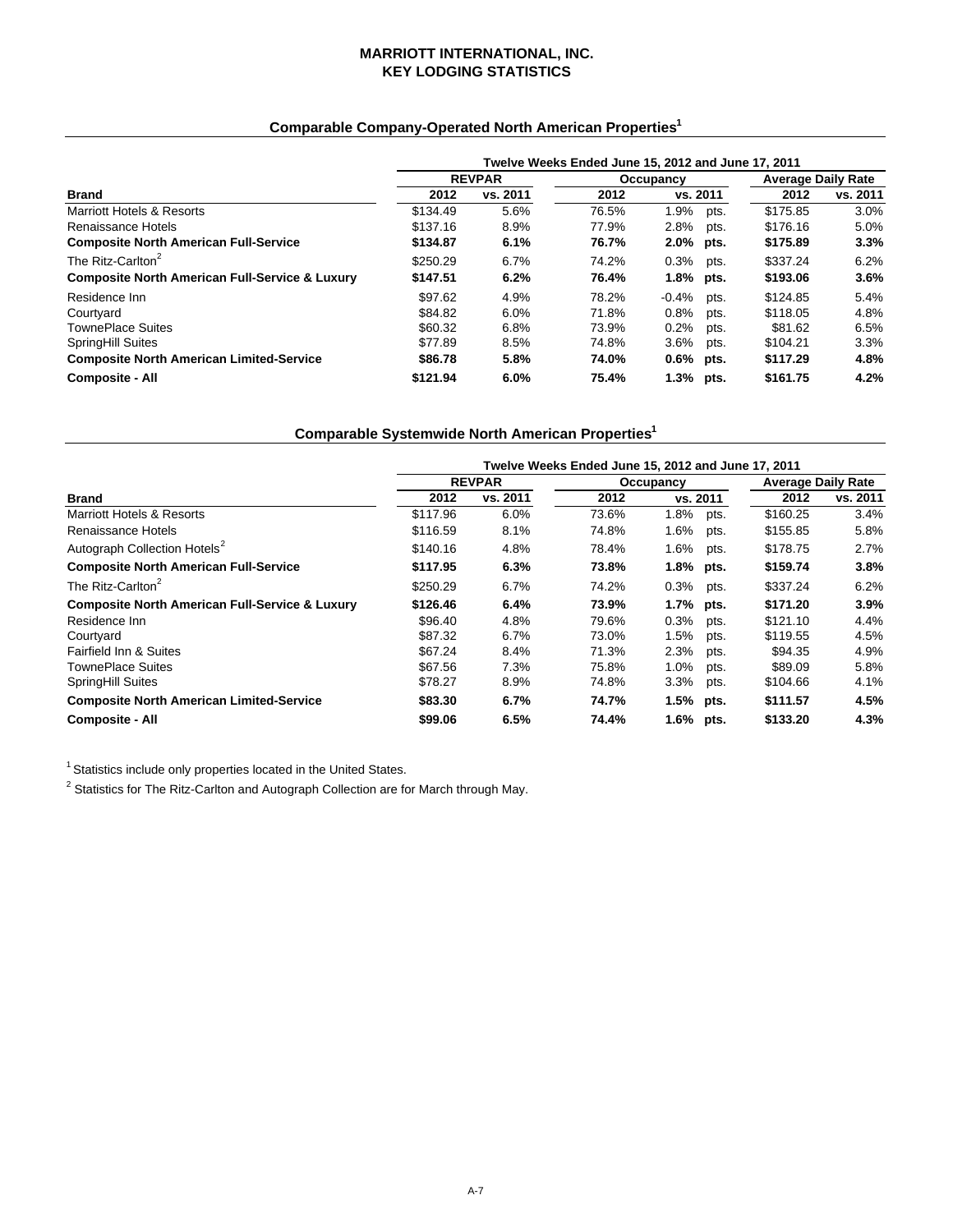## **MARRIOTT INTERNATIONAL, INC. KEY LODGING STATISTICS**

# **Comparable Company-Operated North American Properties1**

|                                                           | Twenty-four Weeks Ended June 15, 2012 and June 17, 2011 |               |           |             |      |                           |          |  |
|-----------------------------------------------------------|---------------------------------------------------------|---------------|-----------|-------------|------|---------------------------|----------|--|
|                                                           |                                                         | <b>REVPAR</b> | Occupancy |             |      | <b>Average Daily Rate</b> |          |  |
| <b>Brand</b>                                              | 2012                                                    | vs. 2011      | 2012      | vs. 2011    |      | 2012                      | vs. 2011 |  |
| <b>Marriott Hotels &amp; Resorts</b>                      | \$126.14                                                | 6.2%          | 73.0%     | 2.3%        | pts. | \$172.82                  | 2.8%     |  |
| Renaissance Hotels                                        | \$128.13                                                | 8.6%          | 74.9%     | 3.2%        | pts. | \$170.97                  | 3.9%     |  |
| <b>Composite North American Full-Service</b>              | \$126.43                                                | 6.5%          | 73.3%     | 2.4% pts.   |      | \$172.55                  | $3.0\%$  |  |
| The Ritz-Carlton <sup>2</sup>                             | \$243.21                                                | 6.8%          | 72.0%     | 0.5%        | pts. | \$337.69                  | 6.1%     |  |
| <b>Composite North American Full-Service &amp; Luxury</b> | \$137.26                                                | 6.6%          | 73.2%     | 2.3% pts.   |      | \$187.63                  | 3.3%     |  |
| Residence Inn                                             | \$91.25                                                 | 3.5%          | 74.3%     | -0.3%       | pts. | \$122.80                  | 4.0%     |  |
| Courtyard                                                 | \$78.85                                                 | 5.7%          | 67.6%     | $0.9\%$     | pts. | \$116.56                  | 4.2%     |  |
| <b>TownePlace Suites</b>                                  | \$57.37                                                 | 9.4%          | 69.9%     | 2.0%        | pts. | \$82.14                   | 6.4%     |  |
| <b>SpringHill Suites</b>                                  | \$72.43                                                 | 5.8%          | 68.7%     | $2.2\%$     | pts. | \$105.46                  | 2.4%     |  |
| <b>Composite North American Limited-Service</b>           | \$80.88                                                 | 5.1%          | 69.7%     | $0.7%$ pts. |      | \$116.00                  | 4.0%     |  |
| <b>Composite - All</b>                                    | \$113.18                                                | 6.2%          | 71.7%     | 1.6% pts.   |      | \$157.87                  | 3.8%     |  |

## **Comparable Systemwide North American Properties1**

|                                                           | Twenty-four Weeks Ended June 15, 2012 and June 17, 2011 |               |       |           |      |                           |          |  |  |
|-----------------------------------------------------------|---------------------------------------------------------|---------------|-------|-----------|------|---------------------------|----------|--|--|
|                                                           |                                                         | <b>REVPAR</b> |       | Occupancy |      | <b>Average Daily Rate</b> |          |  |  |
| <b>Brand</b>                                              | 2012                                                    | vs. 2011      | 2012  | vs. 2011  |      | 2012                      | vs. 2011 |  |  |
| Marriott Hotels & Resorts                                 | \$111.57                                                | 6.6%          | 70.3% | 2.1%      | pts. | \$158.81                  | 3.4%     |  |  |
| Renaissance Hotels                                        | \$109.58                                                | 7.3%          | 71.7% | 1.8%      | pts. | \$152.87                  | 4.6%     |  |  |
| Autograph Collection Hotels <sup>2</sup>                  | \$131.30                                                | 6.3%          | 75.3% | 3.4%      | pts. | \$174.36                  | 1.5%     |  |  |
| <b>Composite North American Full-Service</b>              | \$111.42                                                | 6.7%          | 70.5% | 2.1% pts. |      | \$158.00                  | 3.6%     |  |  |
| The Ritz-Carlton <sup>2</sup>                             | \$243.21                                                | 6.8%          | 72.0% | 0.5%      | pts. | \$337.69                  | 6.1%     |  |  |
| <b>Composite North American Full-Service &amp; Luxury</b> | \$118.53                                                | 6.8%          | 70.6% | 2.0% pts. |      | \$167.89                  | 3.7%     |  |  |
| Residence Inn                                             | \$90.70                                                 | 4.6%          | 76.1% | 0.5%      | pts. | \$119.22                  | 3.9%     |  |  |
| Courtyard                                                 | \$81.10                                                 | 6.8%          | 68.8% | 1.7%      | pts. | \$117.88                  | 4.2%     |  |  |
| Fairfield Inn & Suites                                    | \$61.43                                                 | 9.1%          | 66.2% | 2.6%      | pts. | \$92.73                   | 4.8%     |  |  |
| TownePlace Suites                                         | \$63.84                                                 | 7.9%          | 72.0% | 1.7%      | pts. | \$88.69                   | 5.3%     |  |  |
| <b>SpringHill Suites</b>                                  | \$72.71                                                 | 8.2%          | 70.3% | $3.0\%$   | pts. | \$103.39                  | 3.5%     |  |  |
| <b>Composite North American Limited-Service</b>           | \$77.53                                                 | 6.7%          | 70.4% | 1.7% pts. |      | \$110.05                  | 4.1%     |  |  |
| <b>Composite - All</b>                                    | \$92.35                                                 | 6.7%          | 70.5% | 1.8% pts. |      | \$130.99                  | 4.0%     |  |  |

 $^1$  Statistics include only properties located in the United States.

 $2$  Statistics for The Ritz-Carlton and Autograph Collection are for January through May.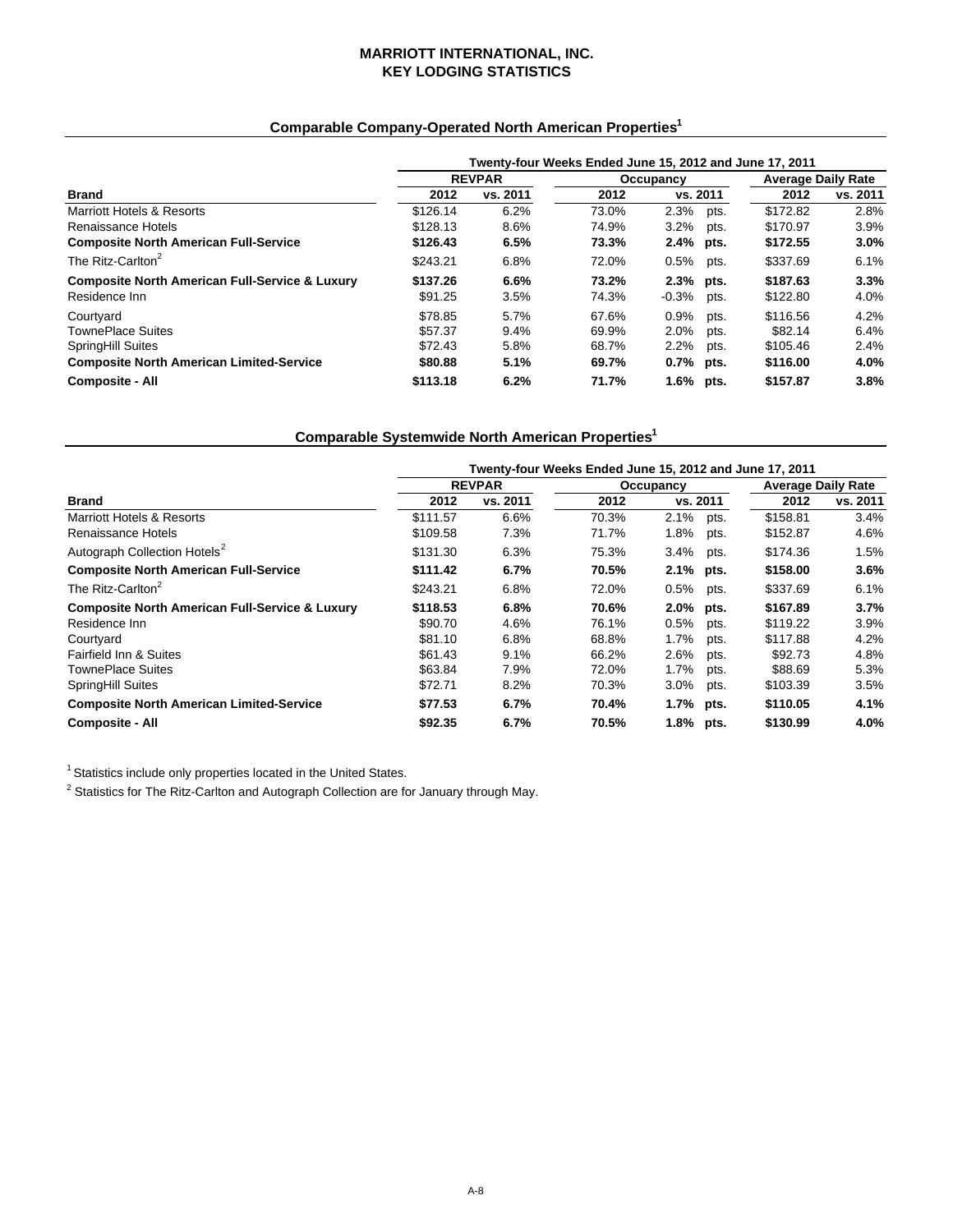## **MARRIOTT INTERNATIONAL, INC. NON-GAAP FINANCIAL MEASURES EBITDA AND ADJUSTED EBITDA**

(\$ in millions)

|                                                                  | Fiscal Year 2012 |                  |   |                   |                              |     |  |  |  |  |
|------------------------------------------------------------------|------------------|------------------|---|-------------------|------------------------------|-----|--|--|--|--|
| Net Income                                                       |                  | First<br>Quarter |   | Second<br>Quarter | <b>Total Year</b><br>to Date |     |  |  |  |  |
|                                                                  | \$               | 104              | S | 143               | \$                           | 247 |  |  |  |  |
| Interest expense                                                 |                  | 33               |   | 34                |                              | 67  |  |  |  |  |
| Tax provision                                                    |                  | 43               |   | 66                |                              | 109 |  |  |  |  |
| Depreciation and amortization                                    |                  | 29               |   | 38                |                              | 67  |  |  |  |  |
| Less: Depreciation reimbursed by third-party owners              |                  | (4)              |   | (4)               |                              | (8) |  |  |  |  |
| Interest expense from unconsolidated joint ventures              |                  | 4                |   | 4                 |                              | 8   |  |  |  |  |
| Depreciation and amortization from unconsolidated joint ventures |                  | 6                |   | 8                 |                              | 14  |  |  |  |  |
| <b>EBITDA**</b>                                                  |                  | 215              |   | 289               |                              | 504 |  |  |  |  |
| Increase over 2011 Adjusted EBITDA                               |                  | 9%               |   | 13%               |                              | 11% |  |  |  |  |

|                                                                                      | Fiscal Year 2011        |          |                   |                       |                         |       |                   |           |    |           |
|--------------------------------------------------------------------------------------|-------------------------|----------|-------------------|-----------------------|-------------------------|-------|-------------------|-----------|----|-----------|
|                                                                                      | <b>First</b><br>Quarter |          | Second<br>Quarter |                       | <b>Third</b><br>Quarter |       | Fourth<br>Quarter |           |    | Total     |
| Net Income (loss)                                                                    |                         | 101      | S                 | 135                   | \$                      | (179) | \$                | 141       | \$ | 198       |
| Interest expense                                                                     |                         | 41       |                   | 37                    |                         | 39    |                   | 47        |    | 164       |
| Tax provision (benefit)                                                              |                         | 51       |                   | 66                    |                         | (20)  |                   | 61        |    | 158       |
| Depreciation and amortization                                                        |                         | 35       |                   | 41                    |                         | 40    |                   | 52        |    | 168       |
| Less: Depreciation reimbursed by third-party owners                                  |                         | (4)      |                   | (3)                   |                         | (4)   |                   | (4)       |    | (15)      |
| Interest expense from unconsolidated joint ventures                                  |                         | 4        |                   | 4                     |                         | 5     |                   | 5         |    | 18        |
| Depreciation and amortization from unconsolidated joint ventures<br><b>EBITDA **</b> |                         | 6<br>234 |                   | $\overline{7}$<br>287 |                         | (112) |                   | 10<br>312 |    | 30<br>721 |
| Timeshare Spin-off Adjustments                                                       |                         |          |                   |                       |                         |       |                   |           |    |           |
| Net Income                                                                           |                         | (13)     |                   | (9)                   |                         | 264   |                   | 18        |    | 260       |
| Interest expense                                                                     |                         | (9)      |                   | (8)                   |                         | (7)   |                   | (5)       |    | (29)      |
| Tax provision (benefit)                                                              |                         | (8)      |                   | (5)                   |                         | 57    |                   | (4)       |    | 40        |
| Depreciation and amortization                                                        |                         | (7)      |                   | (9)                   |                         | (7)   |                   | (5)       |    | (28)      |
| <b>Total Timeshare Spin-off Adjustments</b>                                          |                         | (37)     |                   | (31)                  |                         | 307   |                   | 4         |    | 243       |
| Other charges                                                                        |                         |          |                   |                       |                         | 28    |                   |           |    | 28        |
| Total other charges                                                                  |                         |          |                   |                       |                         | 28    |                   |           |    | 28        |
| Adjusted EBITDA **                                                                   |                         | 197      |                   | 256                   |                         | 223   |                   | 316       |    | 992       |

\*\* Denotes non-GAAP financial measures. Please see pages A-14 and A-15 for additional information about our reasons for providing these alternative financial measures and the limitations on their use.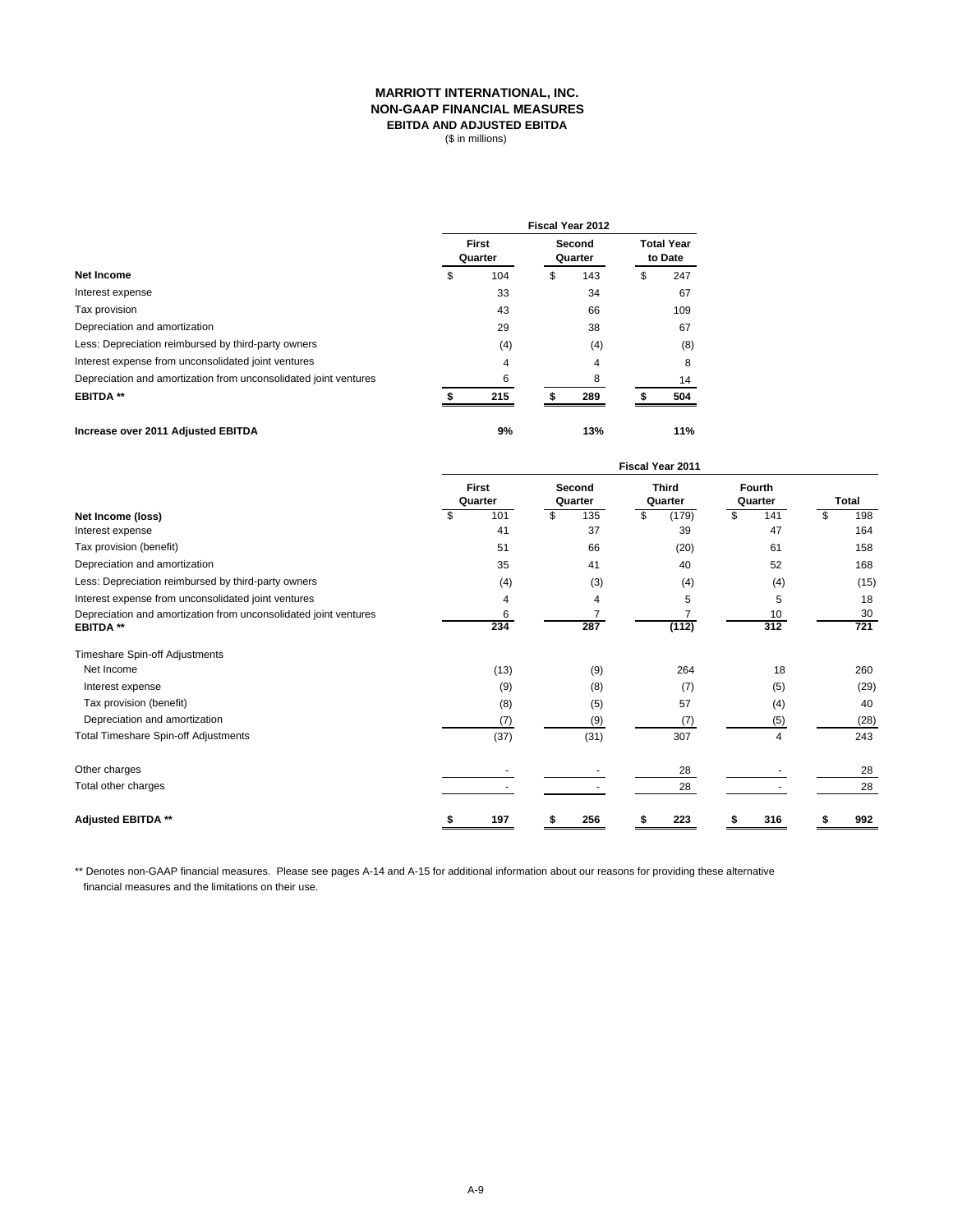## **MARRIOTT INTERNATIONAL, INC. NON-GAAP FINANCIAL MEASURES EBITDA AND ADJUSTED EBITDA FORECASTED 2012**

(\$ in millions)

|                                                                  |                                           | Range |                                                              |    |      |
|------------------------------------------------------------------|-------------------------------------------|-------|--------------------------------------------------------------|----|------|
|                                                                  | <b>Estimated EBITDA</b><br>Full Year 2012 |       | <b>As Adjusted</b><br>52 Weeks Ended<br>December 30, 2011 ** |    |      |
| Net Income                                                       | \$<br>555                                 | \$    | 588                                                          | \$ | 475  |
| Interest expense                                                 | 135                                       |       | 135                                                          |    | 135  |
| Tax provision                                                    | 265                                       |       | 282                                                          |    | 209  |
| Depreciation and amortization                                    | 145                                       |       | 145                                                          |    | 140  |
| Less: Depreciation reimbursed by third-party owners              | (15)                                      |       | (15)                                                         |    | (15) |
| Interest expense from unconsolidated joint ventures              | 10                                        |       | 10                                                           |    | 18   |
| Depreciation and amortization from unconsolidated joint ventures | 20                                        |       | 20                                                           |    | 30   |
| <b>EBITDA **</b>                                                 | 1,115                                     |       | 1,165                                                        |    | 992  |
| Increase over 2011 Adjusted EBITDA                               | 12%                                       |       | 17%                                                          |    |      |

\*\* Denotes non-GAAP financial measures. Please see pages A-14 and A-15 for additional information about our reasons for providing these alternative financial measures and the limitations on their use.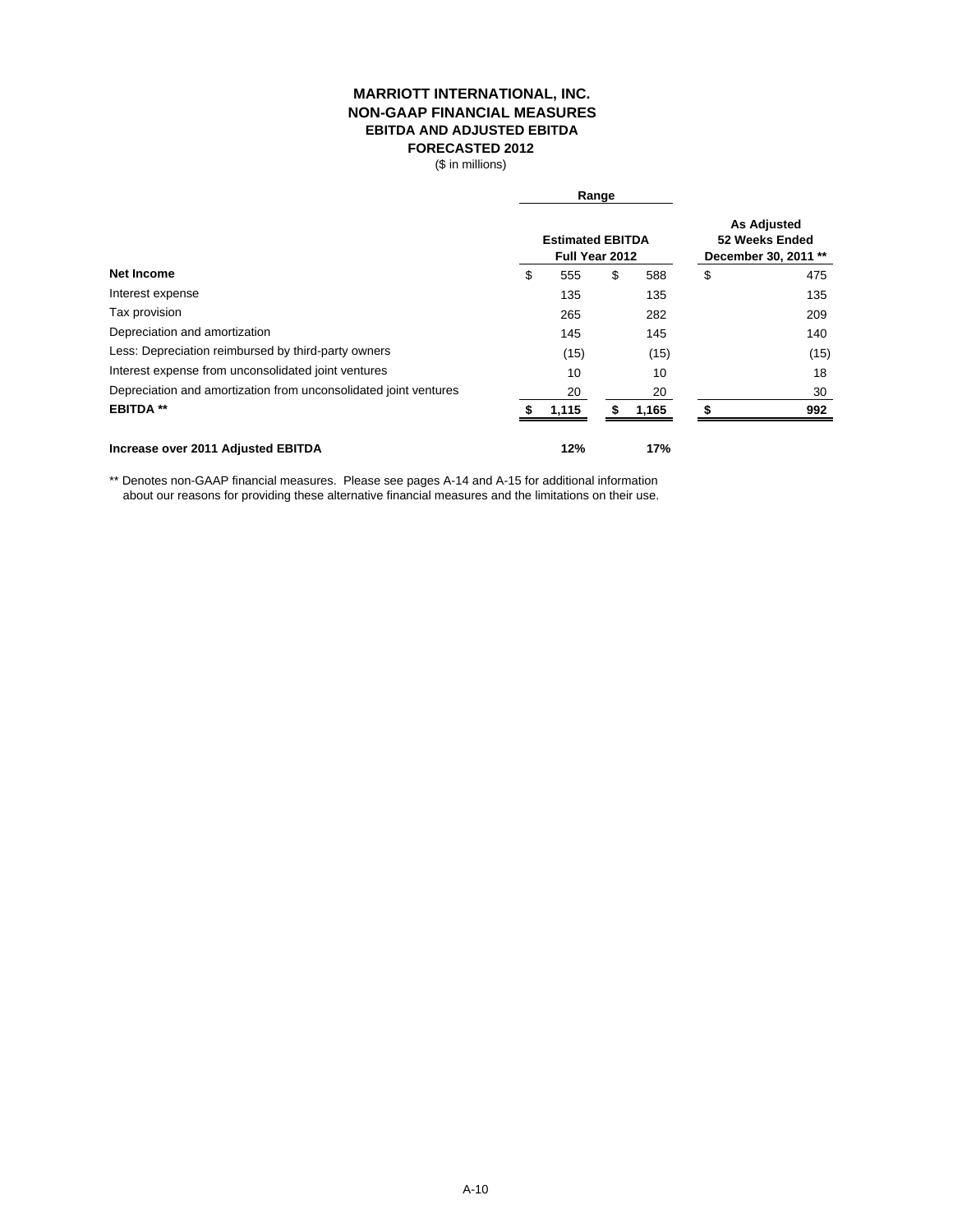## **MARRIOTT INTERNATIONAL, INC. NON-GAAP FINANCIAL MEASURES ADJUSTED PRETAX AND EBITDA MARGIN EXCLUDING ADJUSTED REIMBURSED COSTS SECOND QUARTER 2012 AND 2011**

(\$ in millions)

| <b>ADJUSTED PRETAX MARGIN</b>                                   | Second<br>Quarter<br>2012 | Second<br>Quarter<br>2011 |    |         |
|-----------------------------------------------------------------|---------------------------|---------------------------|----|---------|
| Income before income taxes as reported                          | \$                        | 209                       | \$ | 201     |
| Timeshare spin-off adjustments                                  |                           |                           |    | (14)    |
| Income before income taxes, as adjusted **                      |                           | 209                       | \$ | 187     |
| Total revenues as reported                                      | \$                        | 2,776                     | S  | 2,972   |
| Timeshare spin-off adjustments                                  |                           |                           |    | (367)   |
| Total revenues, as adjusted **                                  |                           | 2,776                     |    | 2,605   |
| Less: adjusted cost reimbursements **                           |                           | (2, 170)                  |    | (2,036) |
| Total revenues as adjusted and excluding cost reimbursements ** |                           | 606                       |    | 569     |
| Adjusted pretax margin, excluding cost reimbursements **        |                           | 34.5%                     |    | 32.9%   |
| <b>EBITDA **</b>                                                |                           | 289                       |    |         |
| <b>EBITDA Margin **</b>                                         |                           | 48%                       |    |         |

\*\* Denotes non-GAAP financial measures. Please see pages A-14 and A-15 for additional information about our reasons for providing these alternative financial measures and the limitations on their use.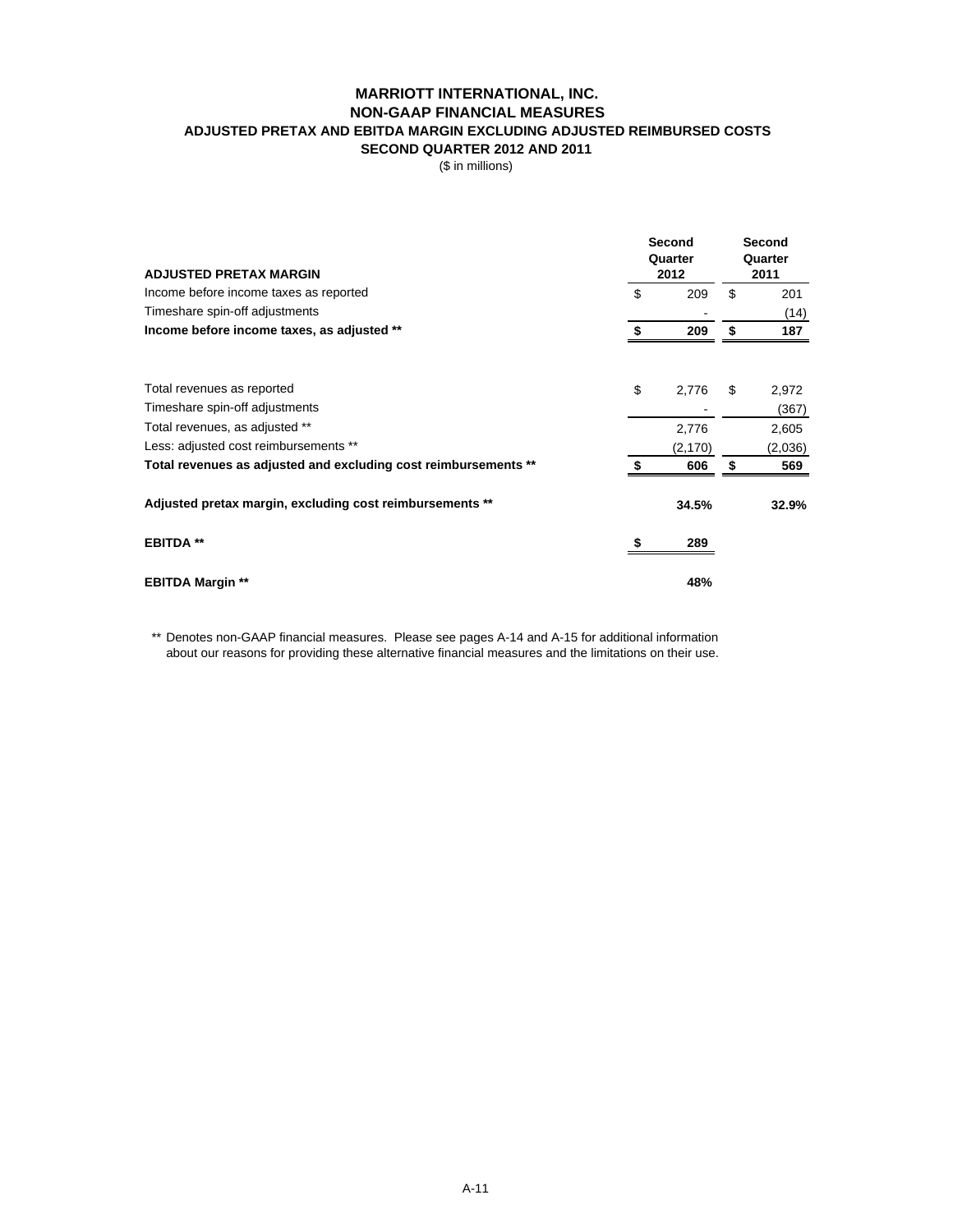## **MARRIOTT INTERNATIONAL, INC. NON-GAAP FINANCIAL MEASURES**

**ADJUSTED THIRD QUARTER 2011 AND FULL YEAR 2011 EPS INCLUDING TIMESHARE SPIN-OFF ADJUSTMENTS** 

**AND OTHER CHARGES**

(\$ in millions except per share amounts)

| Range                                                                                 |                                           |        |                          | Range |                                    |      |    |      |                          |       |
|---------------------------------------------------------------------------------------|-------------------------------------------|--------|--------------------------|-------|------------------------------------|------|----|------|--------------------------|-------|
|                                                                                       | <b>Estimated Third</b><br>Quarter<br>2012 |        | Third<br>Quarter<br>2011 |       | <b>Estimated Full Year</b><br>2012 |      |    |      | <b>Full Year</b><br>2011 |       |
| Net (loss) income, as reported                                                        |                                           |        | \$                       | (179) |                                    |      |    |      | \$                       | 198   |
| Timeshare spin-off adjustments, net of tax                                            |                                           |        |                          | 264   |                                    |      |    |      |                          | 260   |
| Other charges, net of tax                                                             |                                           |        |                          | 17    |                                    |      |    |      |                          | 17    |
| Net income, as adjusted **                                                            |                                           |        |                          | 102   |                                    |      |    |      |                          | 475   |
| DILUTED EPS AS ADJUSTED"                                                              |                                           |        |                          | 0.29  |                                    |      |    |      |                          | 1.31  |
| <b>DILUTED EPS GUIDANCE</b>                                                           | 0.39<br>S.                                | \$0.41 |                          |       | SS.                                | 1.65 | \$ | 1.75 |                          |       |
| <b>INCREASE OVER THIRD QUARTER 2011 AND FULL YEAR</b><br>2011 ADJUSTED DILUTED EPS ** | 34%                                       | 41%    |                          |       |                                    | 26%  |    | 34%  |                          |       |
| <b>Diluted Shares</b>                                                                 |                                           |        |                          | 356.8 |                                    |      |    |      |                          | 362.3 |

\*\* Denotes non-GAAP financial measures. Please see pages A-14 and A-15 for additional information about our reasons for providing these alternative financial measures and the limitations on their use.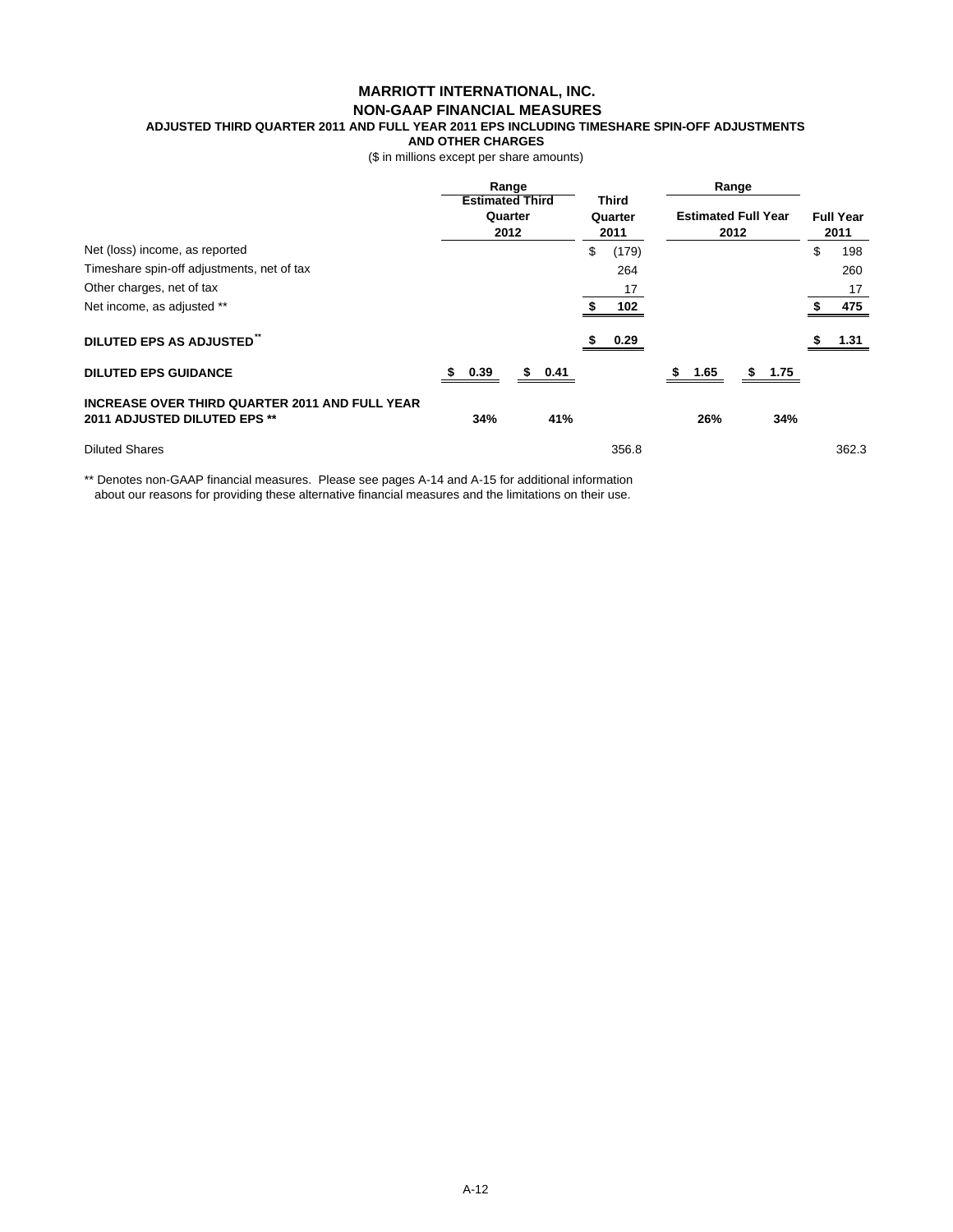## **MARRIOTT INTERNATIONAL, INC. NON-GAAP FINANCIAL MEASURES**

**FULL YEAR 2011 ADJUSTED FEE REVENUE AND ADJUSTED GENERAL, ADMINISTRATIVE AND OTHER EXPENSES**

(\$ in millions)

|                                                         | Range<br><b>Estimated Full Year</b><br>2012 | <b>Full Year</b><br>2011 |
|---------------------------------------------------------|---------------------------------------------|--------------------------|
| Total fee revenue, as reported                          |                                             | 1,303<br>\$              |
| Timeshare spin-off adjustments                          |                                             |                          |
| Total fee revenue, as adjusted **                       |                                             | 1,307                    |
| <b>Total Fee Revenue</b>                                | 1.410                                       | 1.440                    |
| <b>INCREASE OVER 2011 ADJUSTED TOTAL FEE REVENUE **</b> | 8%                                          | 10%                      |

|                                                                                                                                                                                      |  | Range<br><b>Estimated Full Year</b><br>2012 |  |     |    |                            |  |
|--------------------------------------------------------------------------------------------------------------------------------------------------------------------------------------|--|---------------------------------------------|--|-----|----|----------------------------|--|
| Total general, administrative and other expenses, as reported<br>Timeshare spin-off adjustments<br>Other charges<br>Total general, administrative and other expenses, as adjusted ** |  |                                             |  |     | \$ | 752<br>(99)<br>(10)<br>643 |  |
| <b>Total General, Administrative and Other Expenses</b>                                                                                                                              |  | 660                                         |  | 670 |    |                            |  |
| INCREASE OVER 2011 ADJUSTED TOTAL GENERAL,<br><b>ADMINISTRATIVE AND OTHER EXPENSES **</b>                                                                                            |  | 3%                                          |  | 4%  |    |                            |  |

\*\* Denotes non-GAAP financial measures. Please see pages A-14 and A-15 for additional information about our reasons for providing these alternative financial measures and the limitations on their use.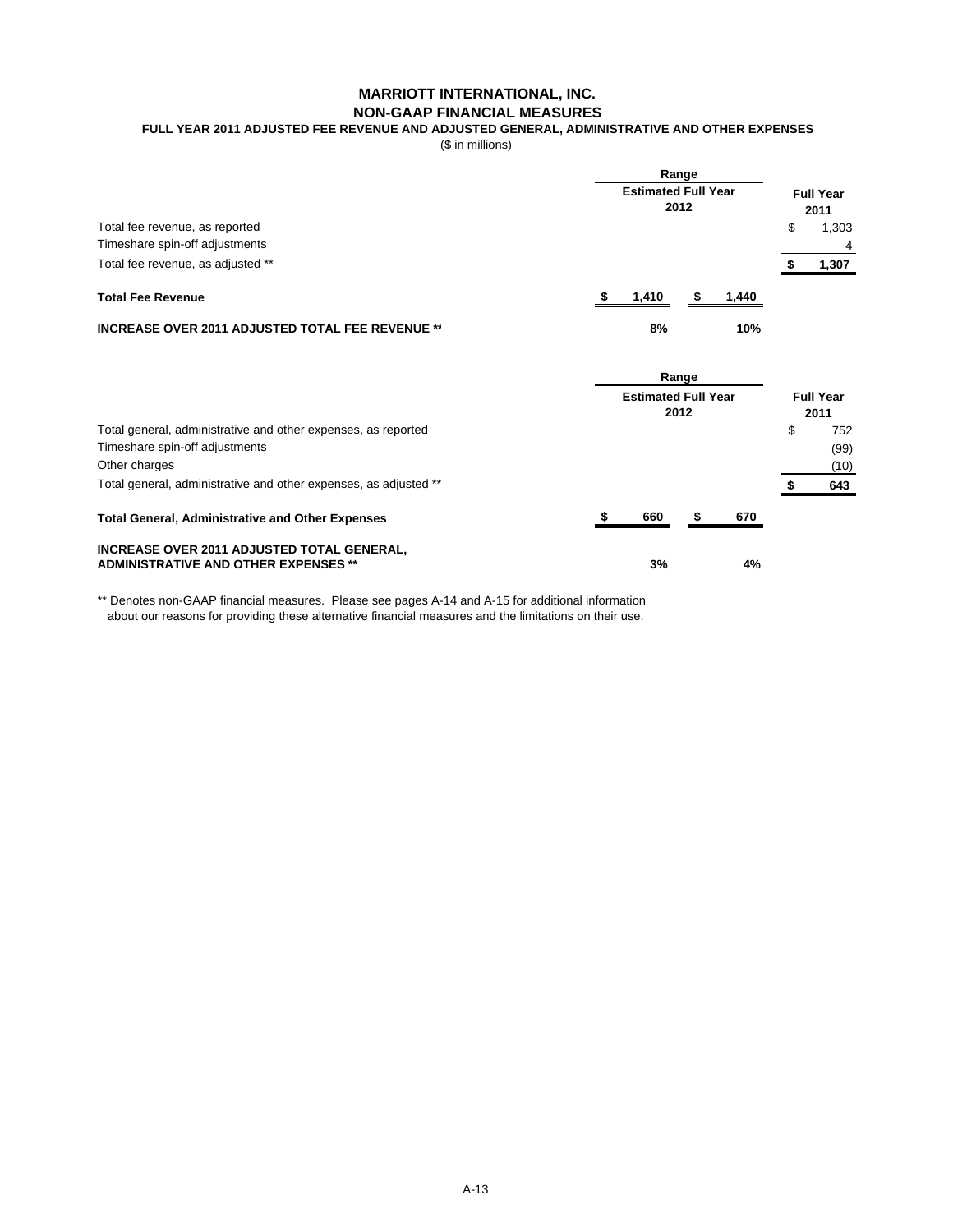#### **MARRIOTT INTERNATIONAL, INC. NON-GAAP FINANCIAL MEASURES**

In our press release and schedules, and on the related conference call, we report certain financial measures that are not prescribed or authorized by United States generally accepted accounting principles ("GAAP"). We discuss management's reasons for reporting these non‐GAAP measures below, and the press release schedules reconcile the most directly comparable GAAP measure to each non‐GAAP measure that we refer to (identified by a double asterisk on the preceding pages). Although management evaluates and presents these non‐GAAP measures for the reasons described below, please be aware that these non‐GAAP measures have limitations and should not be considered in isolation or as a substitute for revenue, operating income, income from continuing operations, net income, earnings per share or any other comparable operating measure prescribed by GAAP. In addition, we may calculate and/or present these non‐GAAP financial measures differently than measures with the same or similar names that other companies report, and as a result, the non-GAAP measures we report may not be comparable to those reported by others.

Adjusted Measures that Reflect the Timeshare Spin-off as if it had Occurred on the First Day of 2011. ("Timeshare Spin-off Adjustments"). On November 21, 2011 we completed a spin‐off of our timeshare operations and timeshare development business through a special tax‐free dividend to our shareholders of all of the issued and outstanding common stock of our wholly owned subsidiary Marriott Vacations Worldwide Corporation ("MVW").

Because of our significant continuing involvement in MVW future operations (by virtue of our license and other agreements with MVW), we continue to include our former Timeshare segment's historical financial results for periods before the spin‐off date in our historical financial results as a component of continuing operations. Under the license agreements we receive license fees consisting of a fixed annual fee of \$50 million (subject to a periodic inflation adjustment), plus two percent of the gross sales price paid to MVW for initial developer sales of interests in vacation ownership units and residential real estate units and one percent of the gross sales price paid to MVW for resales of interests in vacation ownership units and residential real estate units, in each case that are identified with or use the Marriott or Ritz-Carlton marks.

In order to perform year‐over‐year comparisons on a comparable basis, management evaluates non‐GAAP measures that, for certain periods prior to the spin-off date, assume the spin-off had occurred on the first day of 2011. The Timeshare Spin-off Adjustments remove the results of our former Timeshare segment, assume payment by MVW of estimated license fees (\$14 million, \$15 million, \$15 million, and \$16 million for the 2011 first quarter through 2011 fourth quarter, respectively) and remove the unallocated spin‐off transaction costs (\$1 million, \$3 million, \$8 million, and \$22 million for the 2011 first quarter through 2011 fourth quarter, respectively). We have also included certain corporate items not previously allocated to our former Timeshare segment in the Timeshare Spin‐off Adjustments. Timeshare Spin‐off Adjustments totaled (\$21) million pre‐tax ((\$13) million after‐tax), (\$14) million pre-tax ((\$9) million after-tax), \$321 million pre-tax (\$264 million after-tax), and \$14 million pre-tax (\$18 million after-tax) for the 2011 first, second, third, and fourth quarters, respectively.

We provide adjusted measures that reflect Timeshare Spin‐off Adjustments for illustrative and informational purposes only. These adjusted measures are not necessarily indicative of, and we do not purport that they represent, what our operating results would have been had the spin‐off actually occurred on the first day of 2011. This information also does not reflect certain financial and operating benefits we expect to realize as a result of the spin‐off.

**Adjusted Measures That Exclude Other Charges.** Management evaluates non‐GAAP measures that exclude certain 2011 charges because those non‐GAAP measures allow for period‐over‐period comparisons of our on‐going core operations before the impact of material charges. These non‐GAAP measures also facilitate management's comparison of results from our on‐going operations before material charges with results from other lodging companies.

*2011 Other Charges.* We recorded charges of \$28 million pre‐tax (\$17 million after‐tax) in the 2011 third quarter, which included an \$18 million other-than-temporary impairment of an investment in marketable securities (not allocated to any of our segments) recorded in the "(Losses) gains and other income" caption of our Income Statement and a \$10 million charge related to the impairment of deferred contract acquisition costs and an accounts receivable reserve, both of which were associated with a Luxury segment property whose owner filed for bankruptcy and recorded in the "General, administrative, and other" caption of our Income Statement.